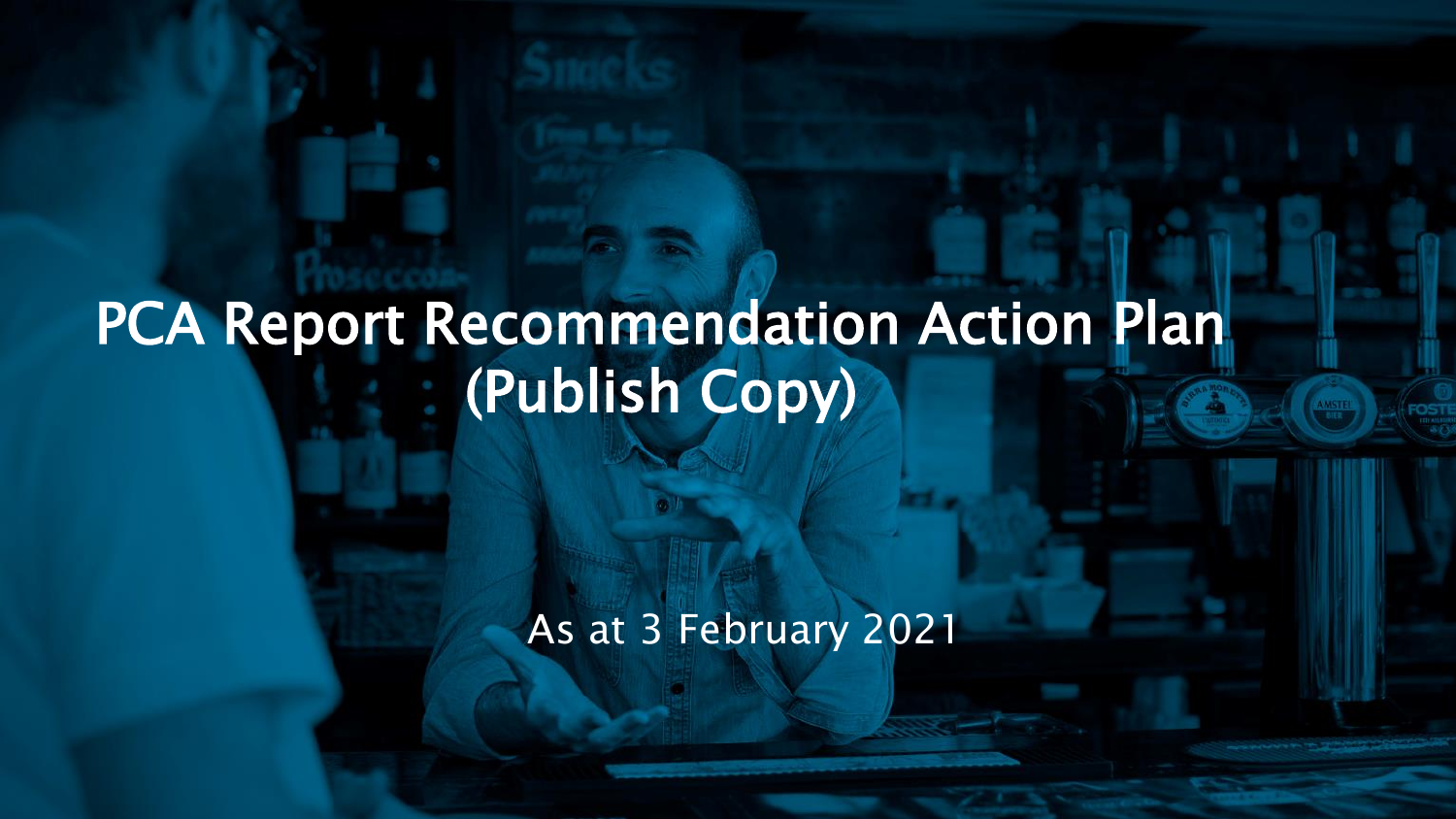### PCA Investigation Report – Actions and Approach

The below principles are reflected in our action plan to address the recommendations contained within the PCA Investigation Report that was issued on 14<sup>th</sup> October 2020.

- The overarching principle applied when considering each recommendation is to ensure that we can demonstrate evidence based compliance with the terms of the Pubs Code.
- As necessary, we will review, amend or adjust our internal processes and procedures so we can point to a design effective framework aligned to the Pubs Code.
- As appropriate, we will strengthen and augment our series of internal checks and balances to ensure we can demonstrate consistent operational effectiveness against the required standards.
- We will ensure that we have independent assurance through the establishment of a Compliance Cabinet which will be an integral part of the Star Management System.
- We will as soon as is reasonably practicable address all recommendations in keeping with this plan, recognising the importance of certainty for tenants.
- Where we require further clarity or guidance from the PCA, in the spirit of engagement, we will reach out for support to ensure we can benefit from your insight.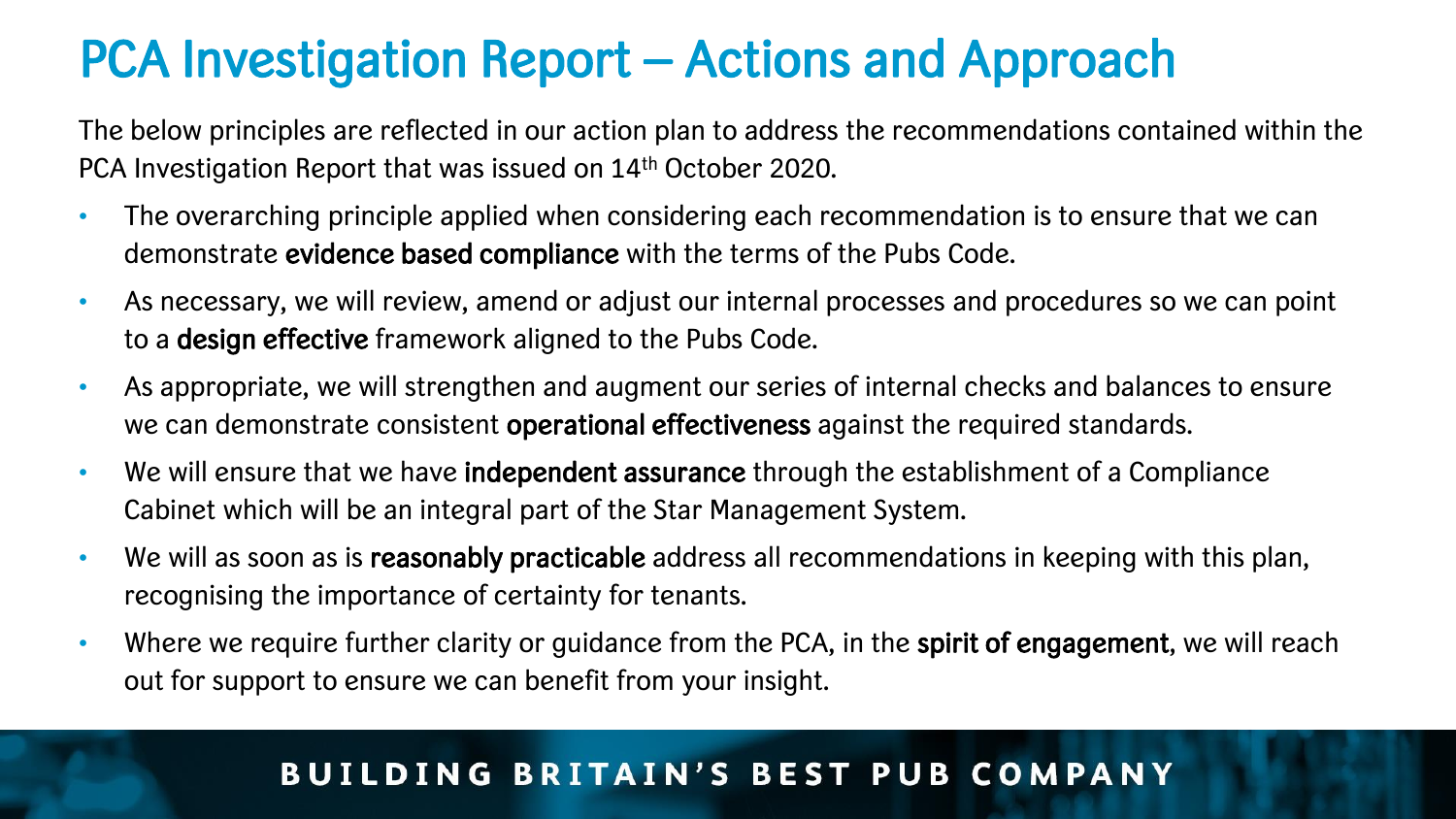### PCA Report – Recommendation 1Action Plan

| <b>Recommendation Summary</b>                                                                                            | <b>Summary of Actions / Next Steps</b><br><b>Action Owner</b>                                                                                                                                                                 |                                  | <b>Due Date</b>          | <b>Action Status</b>                                           |
|--------------------------------------------------------------------------------------------------------------------------|-------------------------------------------------------------------------------------------------------------------------------------------------------------------------------------------------------------------------------|----------------------------------|--------------------------|----------------------------------------------------------------|
| <b>Recommendation 1:</b><br>Star must, when, issuing a MRO proposal:                                                     | 1. Review the MRO Compliance Declaration Template to<br>confirm that the content from the recently updated<br>Compliance Handbook is reflected in this. This ensures we<br>work against a baseline design effective template. | <b>CCO</b>                       | November 2020            | Closed.                                                        |
| (a) have evidenced grounds for the<br>reasonableness of any stocking requirement<br>included in the proposal;            | 2. For each MRO, ensure that as part of the Compliance                                                                                                                                                                        | <b>CCO</b>                       | November 2020            | Closed.                                                        |
| (b) take into account and record properly all<br>factors relevant to reasonableness; and                                 | Declaration sign-off call, that the Compliance Declaration is<br>complete and that all of the guidance and challenges made<br>by the CCO as part of the process, are fully documented                                         |                                  |                          |                                                                |
| (c) ensure that any proposed stocking<br>requirement is in line with statutory advice<br>and guidance issued by the PCA. | within the "Compliance Declaration" section. This also<br>includes relevant supporting documentation aligned with<br>Star's internal procedures.                                                                              |                                  |                          | In communication with<br>PCA regarding sharing of<br>examples. |
|                                                                                                                          | Hold MRO Clinics with all of the Estate Managers to ensure<br>3.<br>consistency of understanding regarding impact of PCA<br>Investigation report.                                                                             | <b>CCO &amp; Estate Managers</b> | November 2020            | Closed.                                                        |
|                                                                                                                          | Reflect on the outputs of the MRO Clinics to ensure that<br>4.<br>lessons learned, FAQs and best practice are captured and<br>reviewed at a future Compliance Cabinet.                                                        | <b>CCO</b>                       | December<br>2020/January | Closed.                                                        |
|                                                                                                                          |                                                                                                                                                                                                                               |                                  | 2021                     |                                                                |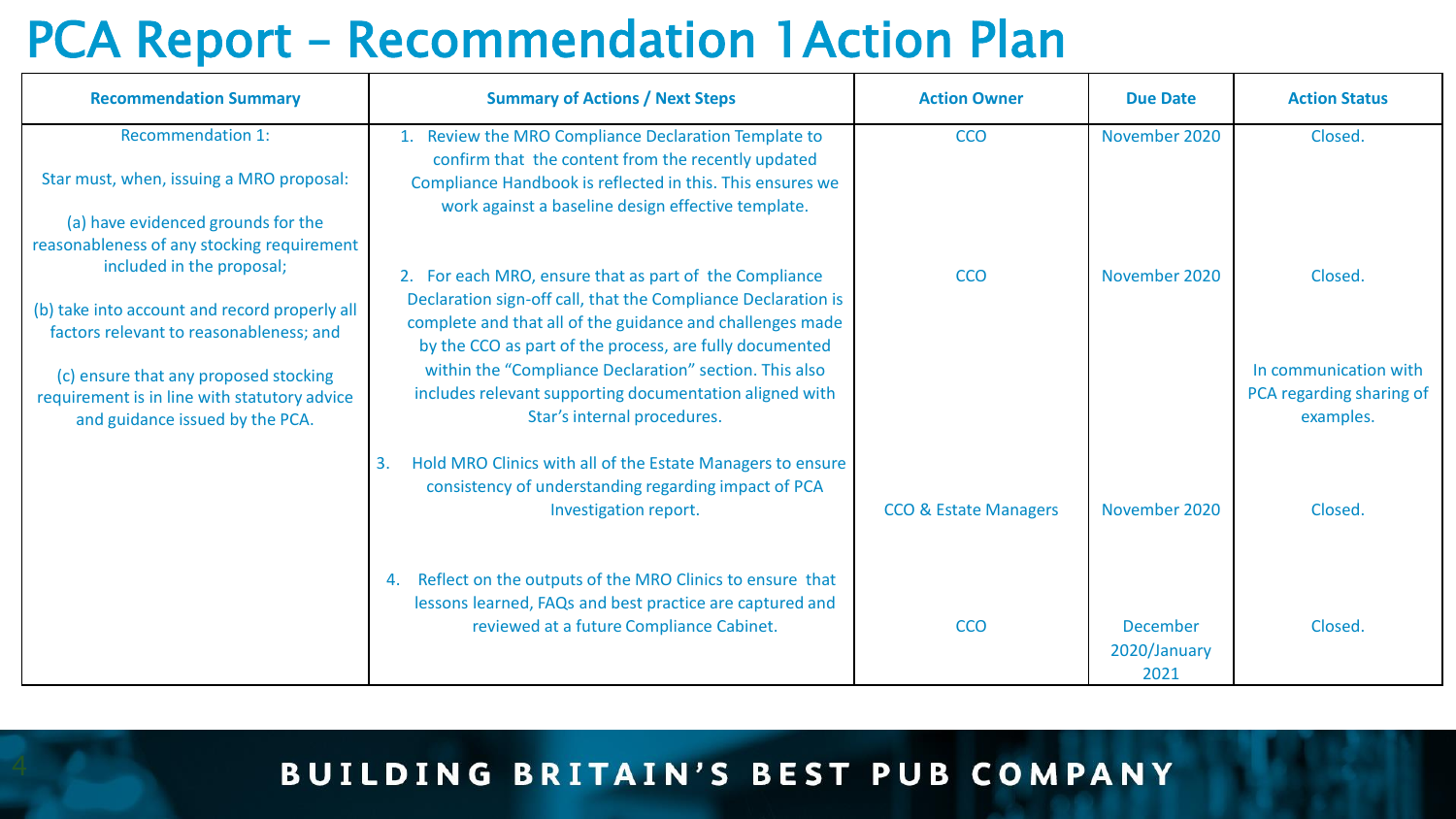### PCA Report – Recommendation 2 Action Plan

| <b>Recommendation Summary</b>                                                                                                                                                                                                                                         | <b>Summary of Actions / Next Steps</b>                                                                                                                                                                                                                                                                                                                                                                                                                                                                                                 | <b>Action Owner</b>                                | <b>Due Date</b> | <b>Action Status</b>                            |
|-----------------------------------------------------------------------------------------------------------------------------------------------------------------------------------------------------------------------------------------------------------------------|----------------------------------------------------------------------------------------------------------------------------------------------------------------------------------------------------------------------------------------------------------------------------------------------------------------------------------------------------------------------------------------------------------------------------------------------------------------------------------------------------------------------------------------|----------------------------------------------------|-----------------|-------------------------------------------------|
| <b>Recommendation 2:</b><br>Star must (in line with statutory advice and<br>guidance issued by the PCA) provide<br>transparency in its negotiations with tenants                                                                                                      | Hold MRO Clinics with all of the Estate Managers to ensure<br>$\mathbf{1}$ .<br>consistency of understanding regarding impact of PCA<br>Investigation report.                                                                                                                                                                                                                                                                                                                                                                          | <b>CCO</b>                                         | November 2020   | Closed.                                         |
| regarding stocking requirements.<br>In particular, the evidence supporting each<br>ground for reasonableness should be made<br>available to tenants or their representatives, for<br>their review when a MRO proposal is issued<br>and in the course of negotiations. | 2. This is currently captured in the discussions with tenants and their<br>MRO proposal cover letter. Map that end to end process which<br>captures the nature of key discussion points with tenants, how<br>information is reviewed and approved prior to sharing with<br>tenants and how key documents are retained and evaluate<br>whether any further additions are required. This includes key<br>documents such as CGA data as well as Star's Stocking Policy and<br>Proposal.                                                   | CCO & Head of<br>Assurance, Risk and<br>Compliance | 5 February 2021 | Work commenced.                                 |
|                                                                                                                                                                                                                                                                       | Each MRO has a file created and the CCO team have a Work<br>3.<br>Instruction that captures what information is required to be held<br>on file. To validate compliance to this standard, on a quarterly<br>basis the Head of Assurance, Risk and Compliance will perform a<br>sample review of 5 MRO cases to assess the compliance against<br>this requirement. The outcome of this review, together with any<br>improvement actions noted, will be added to the KPI Scorecard<br>that is reviewed at the monthly Compliance Cabinet. | Head of Assurance,<br><b>Risk and Compliance</b>   | Q1 2021         | This compliance check will<br>commence Q1 2021. |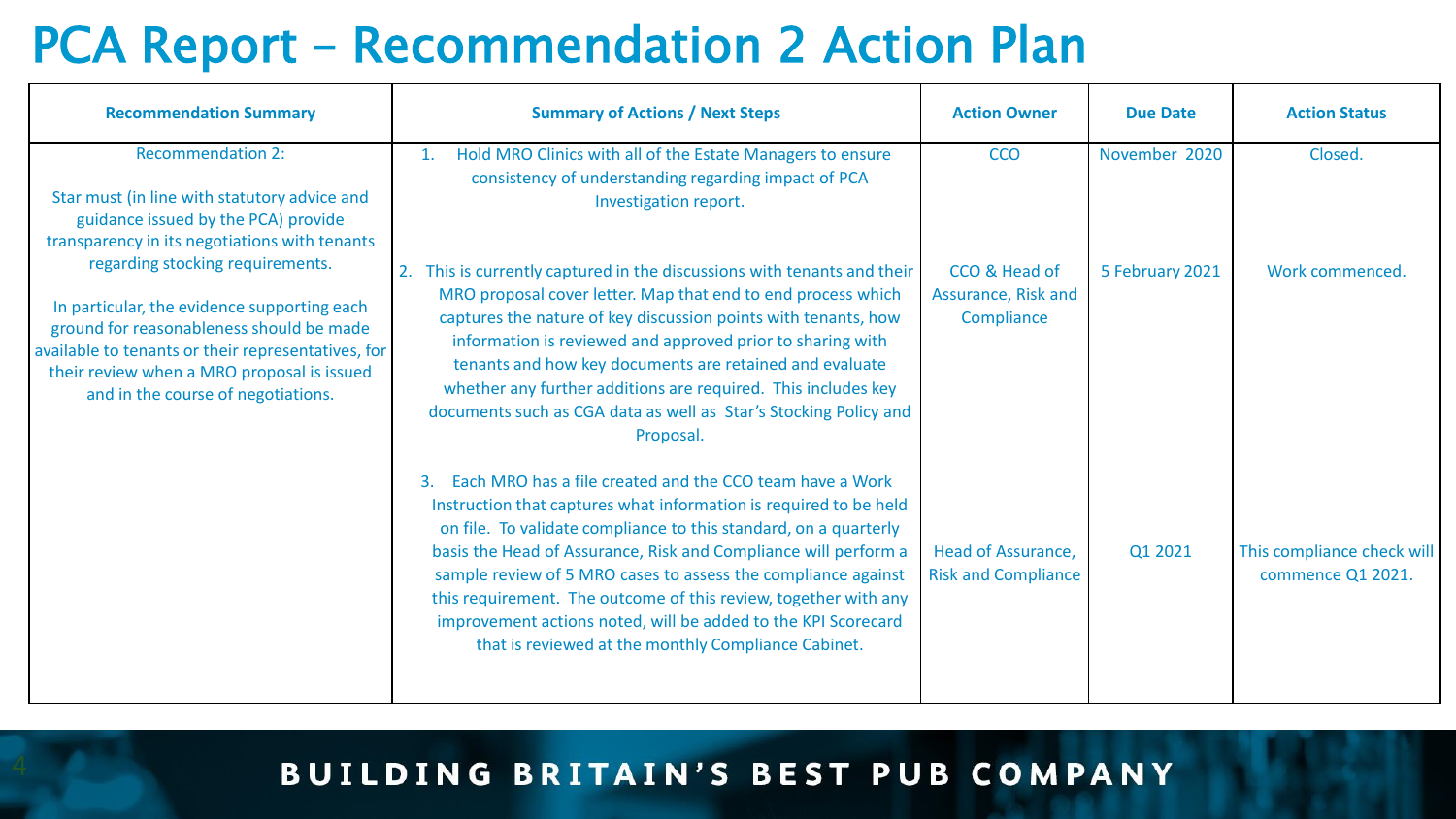### PCA Report – Recommendation 3 Action Plan

| <b>Recommendation Summary</b>                                                                                                                                                                                                                                                                                                                                                                                                                                                                 | <b>Summary of Actions / Next Steps</b>                                                                                                                                      | <b>Action Owner</b> | <b>Due Date</b>         | <b>Action Status</b>               |
|-----------------------------------------------------------------------------------------------------------------------------------------------------------------------------------------------------------------------------------------------------------------------------------------------------------------------------------------------------------------------------------------------------------------------------------------------------------------------------------------------|-----------------------------------------------------------------------------------------------------------------------------------------------------------------------------|---------------------|-------------------------|------------------------------------|
| <b>Recommendation 3:</b><br>Following:<br>(a) receipt of an arbitration award;<br>(b) the outcome of an investigation; or                                                                                                                                                                                                                                                                                                                                                                     | Perform and document an individual review<br>of all live MRO's to check for any potential<br>non-compliance.                                                                | <b>CCO</b>          | November 2020           | Closed.                            |
| (c) the issuing of statutory advice or guidance, or regulatory<br>correspondence;                                                                                                                                                                                                                                                                                                                                                                                                             | 2. For those cases where we require to make<br>adjustments to ensure compliance, we have                                                                                    | <b>CCO</b>          | December 2020           | Closed. Detailed Plan in<br>place. |
| that relates to the compliance of MRO terms, Star must<br>proactively consider whether MRO proposals that are either<br>subject to negotiation, or have been referred for arbitration,<br>contain non-compliant stocking terms.                                                                                                                                                                                                                                                               | a detailed plan. Note that some time critical<br>cases have already been adjusted and<br>consequently already pick up the latest<br>changes and acknowledge non-compliance. |                     |                         |                                    |
| If Star considers that any existing offer is non-compliant, it must, as<br>soon as reasonably practicable:<br>(a) openly inform the tenant(s) of the non-compliance;<br>(b) make a new offer to the relevant tenant(s) on compliant<br>terms;<br>(c) subject to any obligations of confidentiality, inform the<br>relevant tenant(s) about the reason for its amended offer;<br>and<br>(d) ensure that its stocking policy, and any template tenancies<br>in use, are updated as appropriate. | We will apply the learnings from the exercise<br>in 2 to the timely application of any future<br>updates to relevant offers in terms of<br><b>Recommendation 3.</b>         | <b>CCO</b>          | Ongoing from Q1<br>2021 | Ongoing.                           |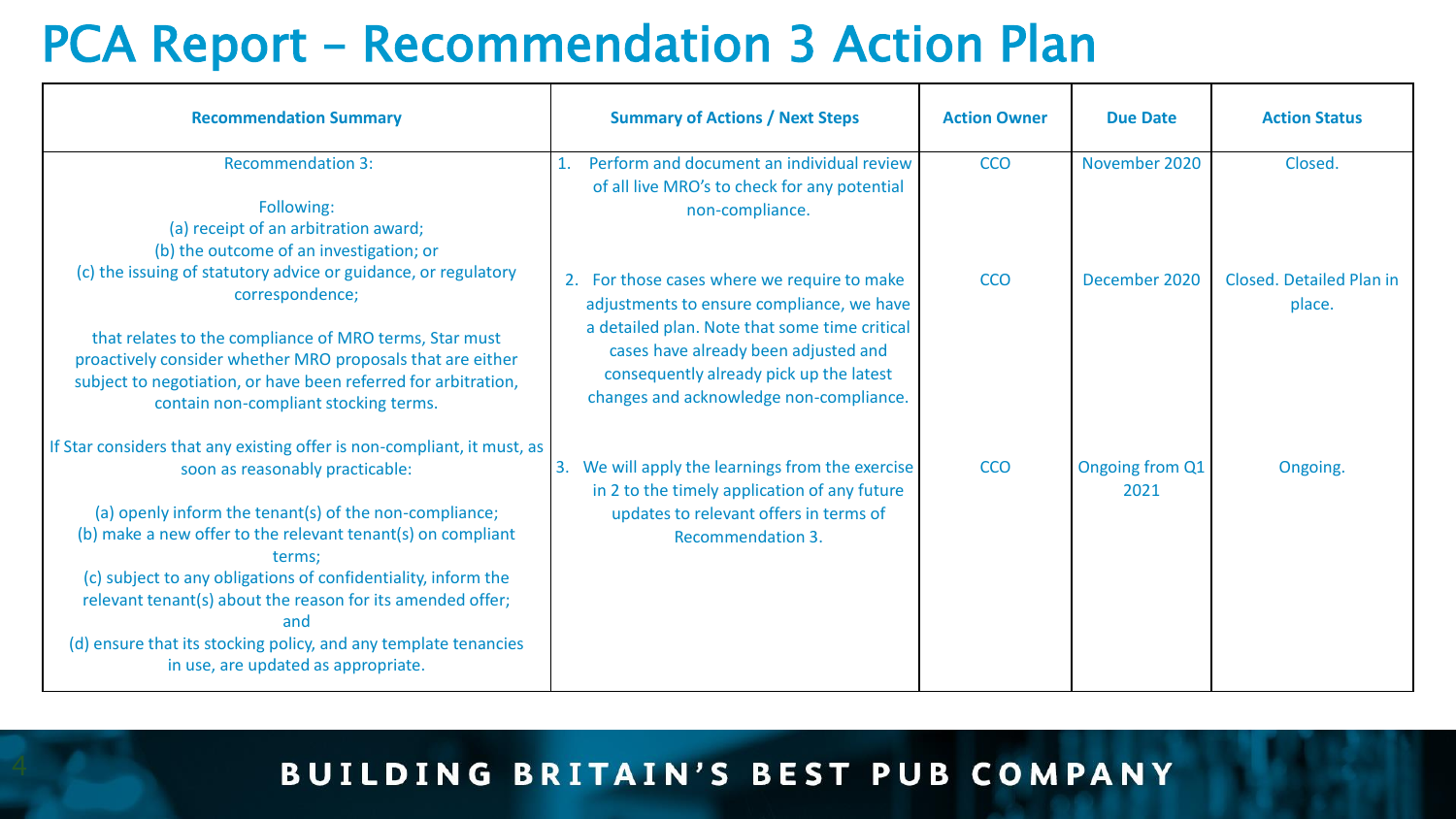### PCA Report – Recommendation 4 Action Plan

| <b>Summary of Actions / Next Steps</b><br><b>Recommendation Summary</b>                                                                                                                                                                                                                                                                    |                                                                                                                                                                                                                                                                                   | <b>Action Owner</b>                                                          | <b>Due Date</b> | <b>Action Status</b>                                  |
|--------------------------------------------------------------------------------------------------------------------------------------------------------------------------------------------------------------------------------------------------------------------------------------------------------------------------------------------|-----------------------------------------------------------------------------------------------------------------------------------------------------------------------------------------------------------------------------------------------------------------------------------|------------------------------------------------------------------------------|-----------------|-------------------------------------------------------|
| <b>Recommendation 4:</b>                                                                                                                                                                                                                                                                                                                   | 1. Change of personnel and restructure of                                                                                                                                                                                                                                         |                                                                              |                 |                                                       |
| Star must ensure that any conflict between the statutory<br>responsibilities of the CCO, and objectives relating to the                                                                                                                                                                                                                    | reporting lines to strengthen Star's<br>governance framework.                                                                                                                                                                                                                     | <b>Star MD/Head of Legal</b>                                                 | September 2020  | Closed.                                               |
| profitmaking functions of Star, is managed appropriately.<br>In particular:                                                                                                                                                                                                                                                                | 2. In advance of the publication of the PCA<br>Investigation Report, the job description of the                                                                                                                                                                                   | Head of Legal / HR<br><b>Business Partner</b>                                | August 2020     | Closed.                                               |
| (a) Star's CCO and compliance function must be afforded<br>sufficient routes through Star's governance structures to<br>challenge decisions made by Star employees (whether<br>directly or indirectly) - including its leadership, Business<br>Development Managers and Estates Managers - that may<br>be non-complaint with the Code; and | CCO was re-written to reflect the new<br>governance framework. As part of this<br>exercise, the wording relating to "commercial<br>performance" of Star was removed.                                                                                                              |                                                                              |                 |                                                       |
| (b) Star must satisfy itself that the objectives and job<br>description of the CCO are consistent with the<br>requirements of regulation 42 of the Code.<br>Star should amend the job description of the CCO to refer<br>to the relevant statutory provisions, and ensure that they<br>have primacy above any other business objectives.   | To reflect Recommendation 4(b) and the<br>3.<br>strengthening of Governance within Star, the<br>Job Description is to be updated to reflect the<br>revised structure at action 1 and the CCO's<br>role and responsibilities with regard to the<br><b>Star Compliance Cabinet.</b> | Head of Assurance, Risk<br>& Compliance / Star HR<br><b>Business Partner</b> | Q1 2021         | Job Description to be<br>reviewed through Q1<br>2021. |
|                                                                                                                                                                                                                                                                                                                                            |                                                                                                                                                                                                                                                                                   |                                                                              |                 |                                                       |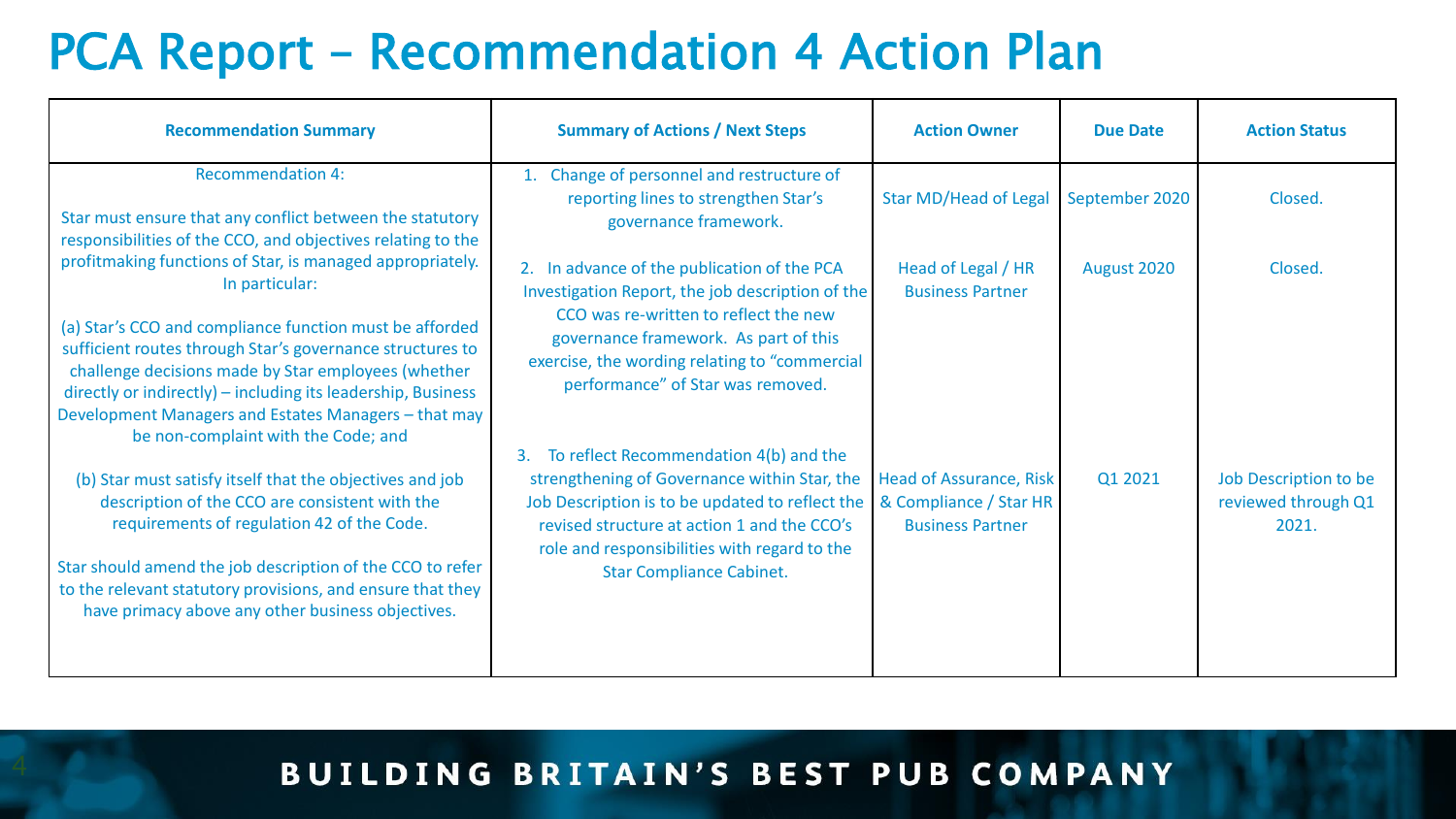### PCA Report – Recommendation 5 Action Plan

| <b>Recommendation Summary</b>                                                                                                                                                                                                                                                                                                                                                                                                | <b>Summary of Actions / Next Steps</b>                                                                                                                                                                                                                                                                                                                         | <b>Action Owner</b>                                      | <b>Due Date</b>        | <b>Action Status</b>                                      |
|------------------------------------------------------------------------------------------------------------------------------------------------------------------------------------------------------------------------------------------------------------------------------------------------------------------------------------------------------------------------------------------------------------------------------|----------------------------------------------------------------------------------------------------------------------------------------------------------------------------------------------------------------------------------------------------------------------------------------------------------------------------------------------------------------|----------------------------------------------------------|------------------------|-----------------------------------------------------------|
| <b>Recommendation 5:</b><br>Star's monitoring of compliance<br>performance must be formalised to<br>support the CCO's duty to ensure<br>compliance, in a way that enables<br>independent monitoring of the<br>effectiveness of Star's Code compliance<br>approach, the recommendation of further<br>opportunities for improvement and the<br>creation of a framework where evidence-<br>based assurance can be demonstrated. | 1. The Managing Director of Star approved a proposal from<br>the CCO and Head of Assurance, Risk and Compliance to<br>add a monthly Compliance Cabinet to the Star<br><b>Management System.</b>                                                                                                                                                                | CCO / Head of Assurance,<br><b>Risk and Compliance</b>   | September 2020         | Closed.                                                   |
|                                                                                                                                                                                                                                                                                                                                                                                                                              | 2. On a monthly basis, a Star Compliance Cabinet will be held<br>which will review the RAG status of the Star KPI Scorecard<br>together with any improvement actions or initiatives. All<br>actions will be minuted and independently tracked by the<br>Head of Assurance, Risk and Compliance.<br>3. On a monthly basis the Star LT will receive a Compliance | CCO / Head of Assurance,<br><b>Risk and Compliance</b>   | <b>Monthly Meeting</b> | <b>Ongoing. Four Cabinets</b><br>held so far and minuted. |
|                                                                                                                                                                                                                                                                                                                                                                                                                              | update from the CCO and Head of Assurance, Risk and<br>Compliance.                                                                                                                                                                                                                                                                                             | CCO / Head of Assurance,<br><b>Risk &amp; Compliance</b> | <b>Monthly</b>         | Closed.                                                   |
|                                                                                                                                                                                                                                                                                                                                                                                                                              | 4. A network of Pubs Code Champions - who will be Regional<br><b>SMEs (Subject Matter Experts) focussing on operational</b><br>excellence - to be established across the business through Q1<br>21.                                                                                                                                                            | CCO / Head of Assurance,<br><b>Risk and Compliance</b>   | Q1 2021                | In progress. Concept<br>signed off at Cabinet.            |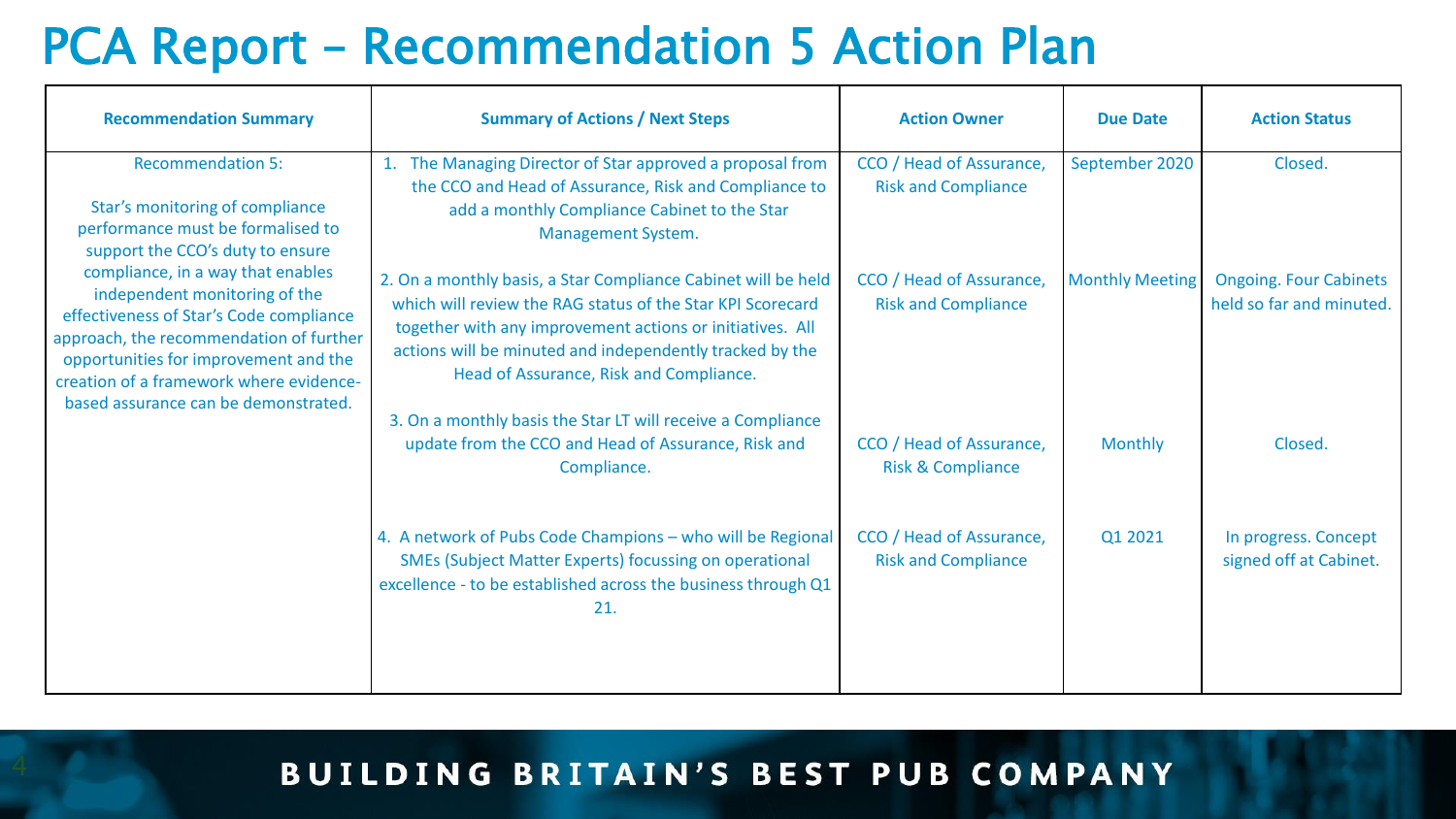### PCA Report – Recommendation 6 Action Plan

| <b>Recommendation Summary</b>                                                                                           | <b>Summary of Actions / Next Steps</b>                                                                                                                                                                                                                                                                                                                                                                                                                                                                                                                                          | <b>Action Owner</b>                              | <b>Due Date</b>                           | <b>Action Status</b>                                                                          |
|-------------------------------------------------------------------------------------------------------------------------|---------------------------------------------------------------------------------------------------------------------------------------------------------------------------------------------------------------------------------------------------------------------------------------------------------------------------------------------------------------------------------------------------------------------------------------------------------------------------------------------------------------------------------------------------------------------------------|--------------------------------------------------|-------------------------------------------|-----------------------------------------------------------------------------------------------|
| Recommendation 6:<br>Star's administrative and record-<br>keeping systems must support and<br>evidence Code compliance. | 1. We are requesting that the PCA support us by sitting in on an end<br>to end walkthrough of the MRO process.                                                                                                                                                                                                                                                                                                                                                                                                                                                                  | <b>CCO</b>                                       | Ambition is to<br>have through Q1<br>2021 | <b>Communicating with PCA</b><br>to enable this following<br>easing of Covid<br>restrictions. |
|                                                                                                                         | Following this walkthrough, any lessons learned or suggested<br>2.<br>improvement points will be assessed and deployed as appropriate<br>across the Organisation.                                                                                                                                                                                                                                                                                                                                                                                                               | <b>CCO</b>                                       | Q2 2021                                   | Dependent upon timing<br>of the above.                                                        |
|                                                                                                                         | 3. As per action 3 within recommendation 2:<br>Each MRO has a file created and the CCO team have a Work<br>Instruction that captures what information is required to be held on<br>file. To validate compliance to this standard, on a quarterly basis the<br>Head of Assurance, Risk and Compliance will perform a sample review<br>of 5 MRO cases to assess the compliance against this requirement.<br>The outcome of this review, together with any improvement actions<br>noted, will be added to the KPI Scorecard that is reviewed at the<br>monthly Compliance Cabinet. | <b>Head of Assurance, Risk</b><br>and Compliance | Q1 2021                                   | This compliance check<br>will commence Q1 2021.                                               |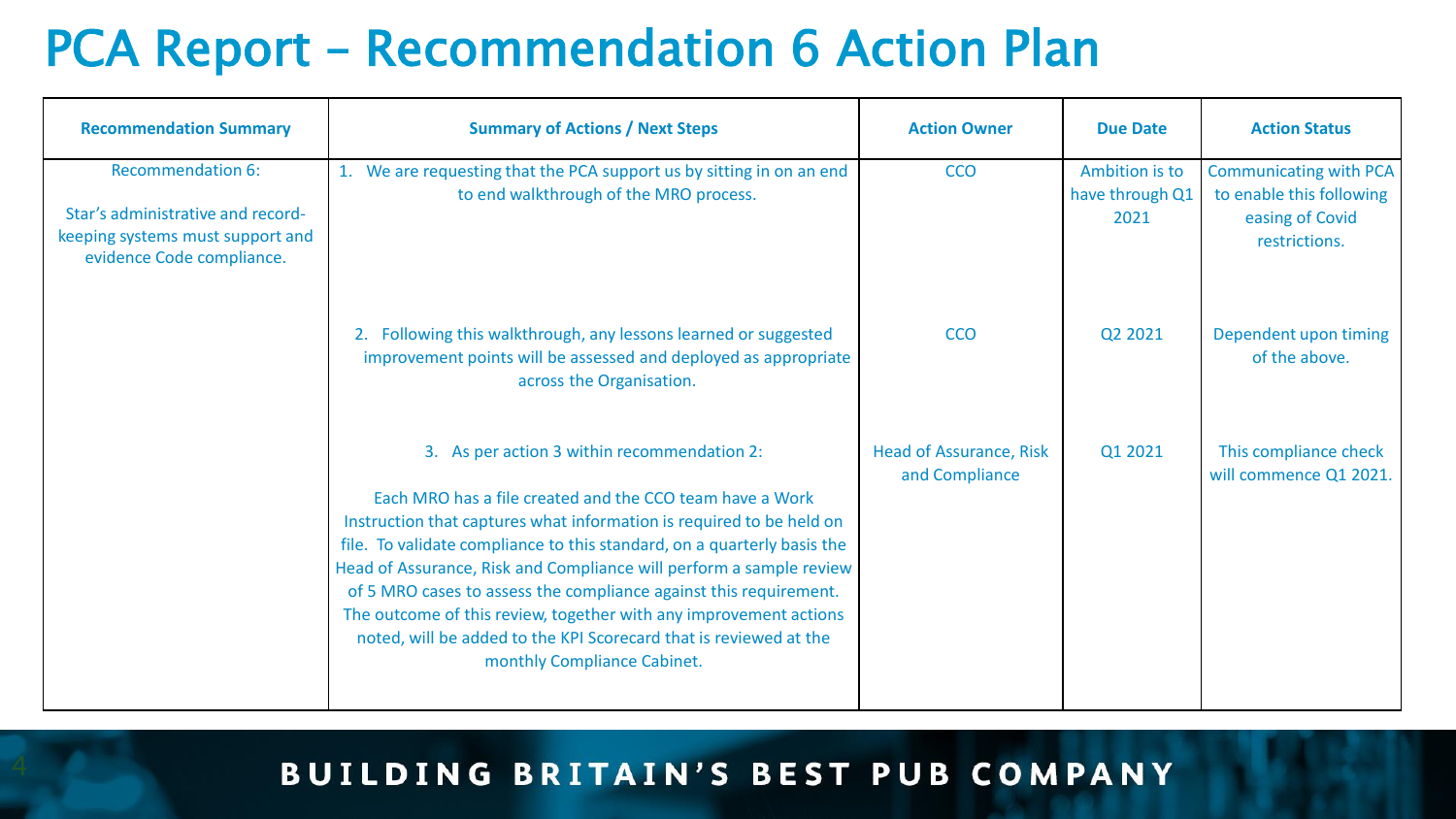### PCA Report – Recommendation 7 Action Plan

| <b>Recommendation</b><br><b>Summary</b>                                                                                  | <b>Summary of Actions / Next Steps</b>                                                                                                                                                                                                                                                                                                                                                                                                             | <b>Action Owner</b>              | <b>Due Date</b>   | <b>Action Status</b>                                               |
|--------------------------------------------------------------------------------------------------------------------------|----------------------------------------------------------------------------------------------------------------------------------------------------------------------------------------------------------------------------------------------------------------------------------------------------------------------------------------------------------------------------------------------------------------------------------------------------|----------------------------------|-------------------|--------------------------------------------------------------------|
| <b>Recommendation 7:</b><br>All Star personnel must<br>be trained in the<br>findings from the<br>investigation in Star's | 1. As we are about to launch the standard annual Pubs Code training across<br>the business, we reviewed this material to see whether this<br>recommendation could be incorporated, but felt that a separate "All Star"<br>session was most appropriate to dedicate time to this matter.                                                                                                                                                            | CCO / Legal                      | November 2020     | Closed. 2020 Star<br><b>Training deployed</b><br>through November. |
| next annual training<br>cycle.                                                                                           | Through January 21, a "All Star" call will be scheduled which will train the<br>organisation on the findings of the PCA investigation. There will be space<br>for Q&A and attendance will be mandatory and tracked on the<br>Compliance Scorecard. This will ensure that everyone has attended.<br>January is the optimum time to do this given current impact of COVID.<br>Given lockdown commenced in January 2021, this training will now be on | CCO / Legal Team /<br>Capability | <b>March 2021</b> | In progress.                                                       |
|                                                                                                                          | hold due to employee furlough. Will take place when all colleagues have<br>returned and we have maximum employee engagement.                                                                                                                                                                                                                                                                                                                       |                                  |                   |                                                                    |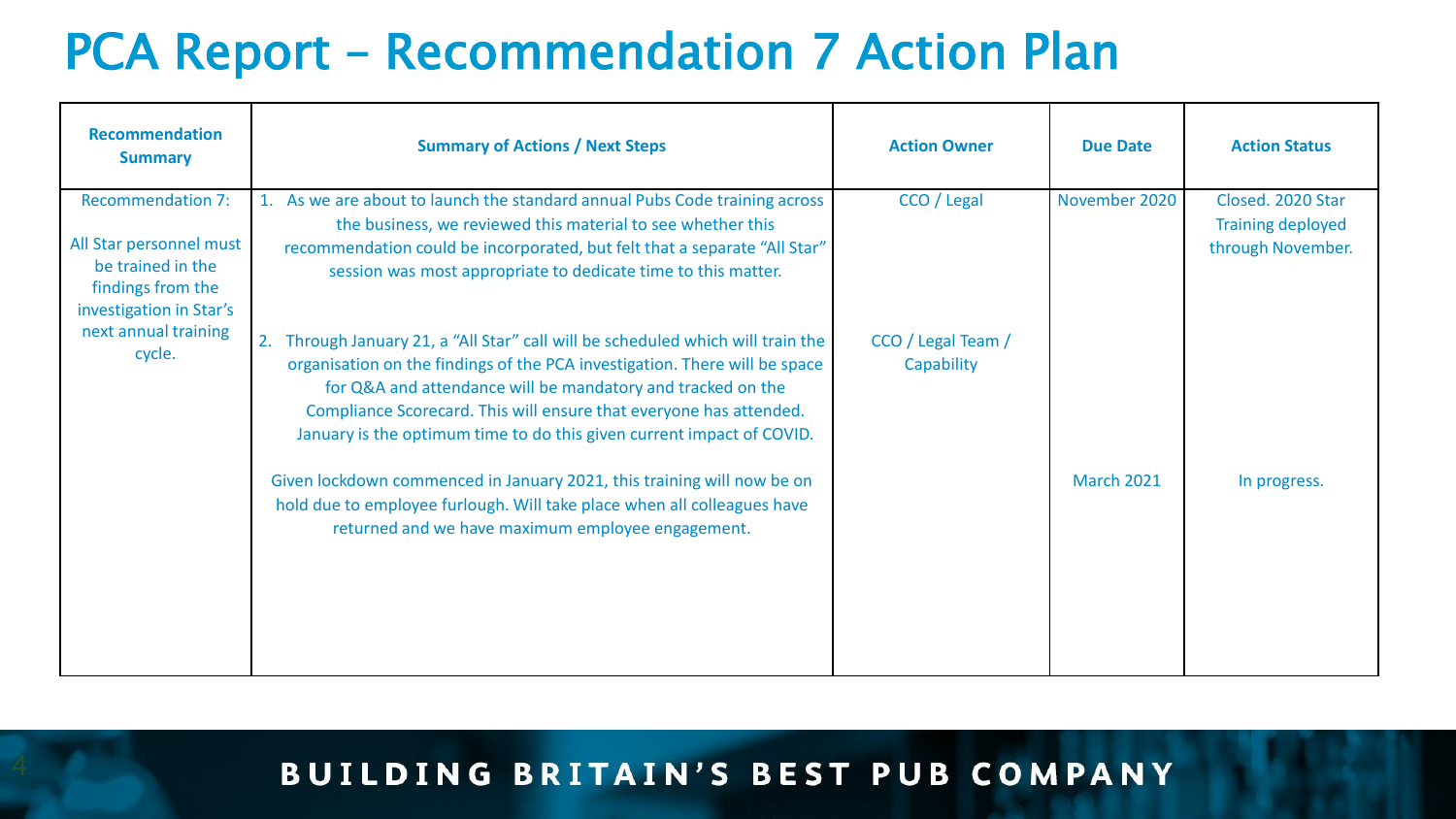### PCA Report – Recommendation 8 Action Plan

| <b>Recommendation Summary</b>                                                                                                                                                                                                                                                                                                                                                                                                                                                           | <b>Summary of Actions / Next Steps</b>                                                                                                                  | <b>Action Owner</b>                                   | <b>Due Date</b>                                                                 | <b>Action Status</b>                                                                             |
|-----------------------------------------------------------------------------------------------------------------------------------------------------------------------------------------------------------------------------------------------------------------------------------------------------------------------------------------------------------------------------------------------------------------------------------------------------------------------------------------|---------------------------------------------------------------------------------------------------------------------------------------------------------|-------------------------------------------------------|---------------------------------------------------------------------------------|--------------------------------------------------------------------------------------------------|
| <b>Recommendation 8:</b>                                                                                                                                                                                                                                                                                                                                                                                                                                                                | Review MROs to identify the full                                                                                                                        | <b>CCO</b>                                            | November 2020                                                                   | Closed.                                                                                          |
| Star must undertake a compliance audit of its executed MRO tenancies to identify<br>existing non-compliant terms. Star must offer to affected tenants to vary or<br>remove, or confirm to those tenants that it will not enforce, the following types of                                                                                                                                                                                                                                | population that falls into scope<br>of this recommendation.                                                                                             |                                                       |                                                                                 |                                                                                                  |
| terms:<br>(a) terms that fall outside the definition of a stocking requirement:<br>(i) any existing term that in practice serves as an absolute prohibition on stocking<br>any individual type of competitor brands;<br>(ii) the definitions of "Landlord Keg Brands", "Landlord Cask Brands", "Group<br>Undertaking" and any associated definitions, insofar as amendments are<br>necessary to reflect the statutory definition of a stocking requirement included in<br>the 2015 Act; | 2. Estate Managers to review MROs,<br>specifically focussing on Stocking<br>Tables in line with Pubs Code<br>requirements.                              | <b>Estate Managers</b><br>with CCO co-<br>ordinating. | January 2021                                                                    | This work commenced in<br>December 2020.                                                         |
| (iii) terms referring to the re-selling prices of products covered by the stocking<br>requirements; and<br>(iv) terms to the effect that the stocking requirement continues to apply on sale of<br>the tenancy to another brewer landlord.<br>(b) terms that may fall within the definition of a stocking requirement, but, in light                                                                                                                                                    | 3. DLA to review other terms of the<br>MRO to assess compliance.                                                                                        | <b>DLA</b>                                            | January 2021                                                                    | This work commenced in<br>December 2020.                                                         |
| of the findings of the report, are unreasonable and non-compliant. These may<br>include terms where tenants are required to stock 60% Landlord Cask Products.<br>Any actions taken by Star to remove or vary tenancy terms (should tenants agree to<br>this), must be without cost to tenants. Where Star provides side letters to tenants                                                                                                                                              | 4. Depending on the outcome of<br>actions 2) and 3) above, Star to<br>ensure any variation/removal<br>offered at no cost or detriment to<br>the tenant. | <b>DLA</b>                                            | Our ambition is<br>to re-issue within<br>3 months<br>following<br>completion of | Our ambition is to re-issue<br>within 3 months following<br>completion of actions 2)<br>and $3)$ |
| in order to comply with this recommendation, these should be in the form of<br>binding and enforceable variations to existing MRO tenancies.                                                                                                                                                                                                                                                                                                                                            |                                                                                                                                                         |                                                       | actions 2) and 3)                                                               |                                                                                                  |